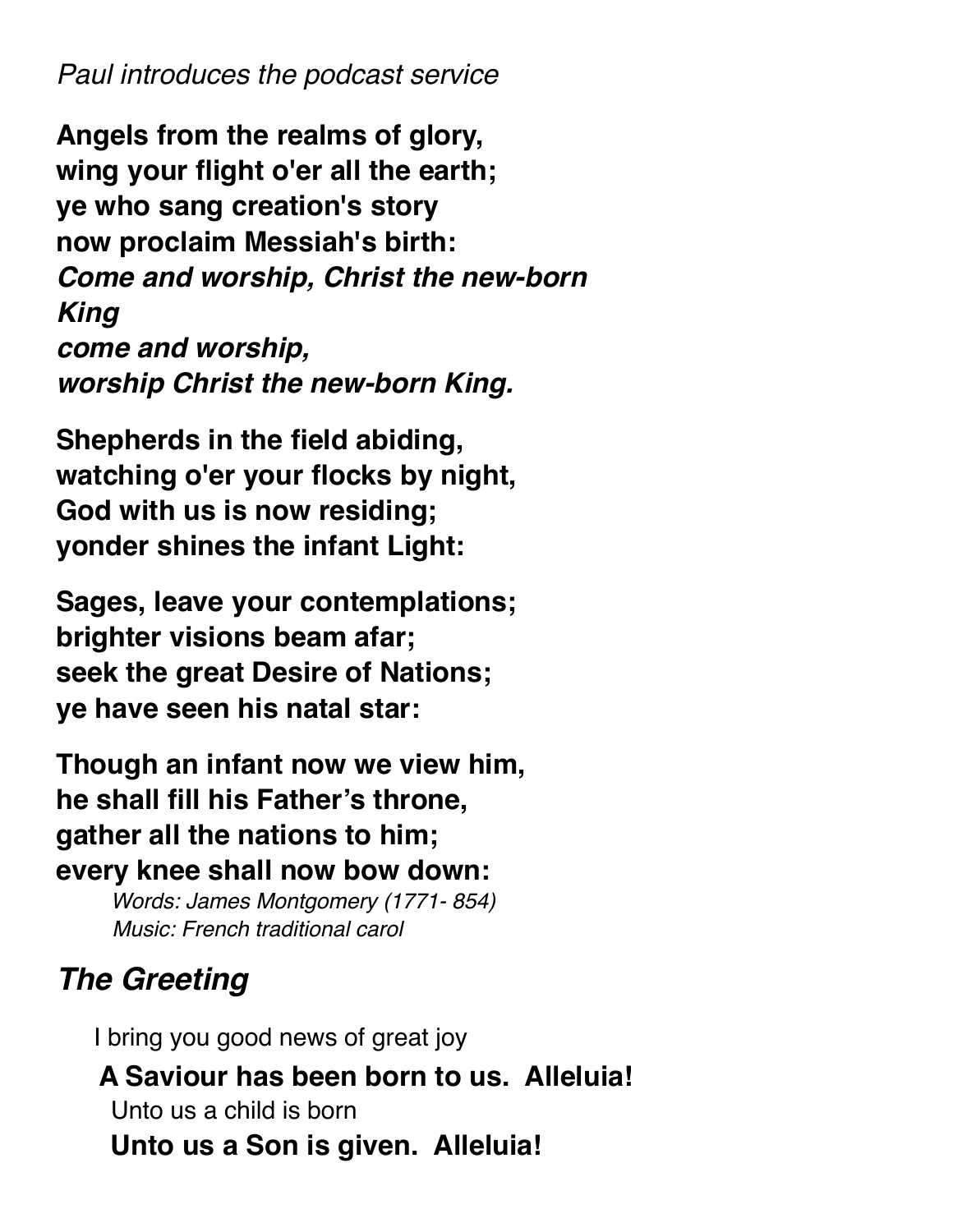He is Christ the Lord. Alleluia. **We worship and adore him. Alleluia!** 

Lord Jesus, Light of light, you have come Among us. Help us who live by your light to shine as lights in your world. Glory to God in the highest. **Amen.**

A reading from the Gospel of Luke.

Every year the parents of Jesus went to Jerusalem for the festival of the Passover. And when he was twelve years old, they went up as usual for the festival. When the festival was ended and they started to return, the boy Jesus stayed behind in Jerusalem, but his parents did not know it. Assuming that he was in the group of travellers, they went a day's journey. Then they started to look for him among their relatives and friends. When they did not find him, they returned to Jerusalem to search for him. After three days they found him in the temple, sitting among the teachers, listening to them and asking them questions. And all who heard him were amazed at his understanding and his answers. When his parents saw him they were astonished; and his mother said to him, 'Child, why have you treated us like this? Look, your father and I have been searching for you in great anxiety.' He said to them, 'Why were you searching for me? Did you not know that I must be in my Father's house?' But they did not understand what he said to them. Then he went down with them and came to Nazareth, and was obedient to them. His mother treasured all these things in her heart. And Jesus increased in wisdom and in years, and in divine and human favour.

## *John Rutter – Angel's Carol*

Have you heard the sound of the angel voices ringing out so sweetly, ringing out so clear? Have you seen the star shining out so brightly as a sign from God that Christ the Lord is here?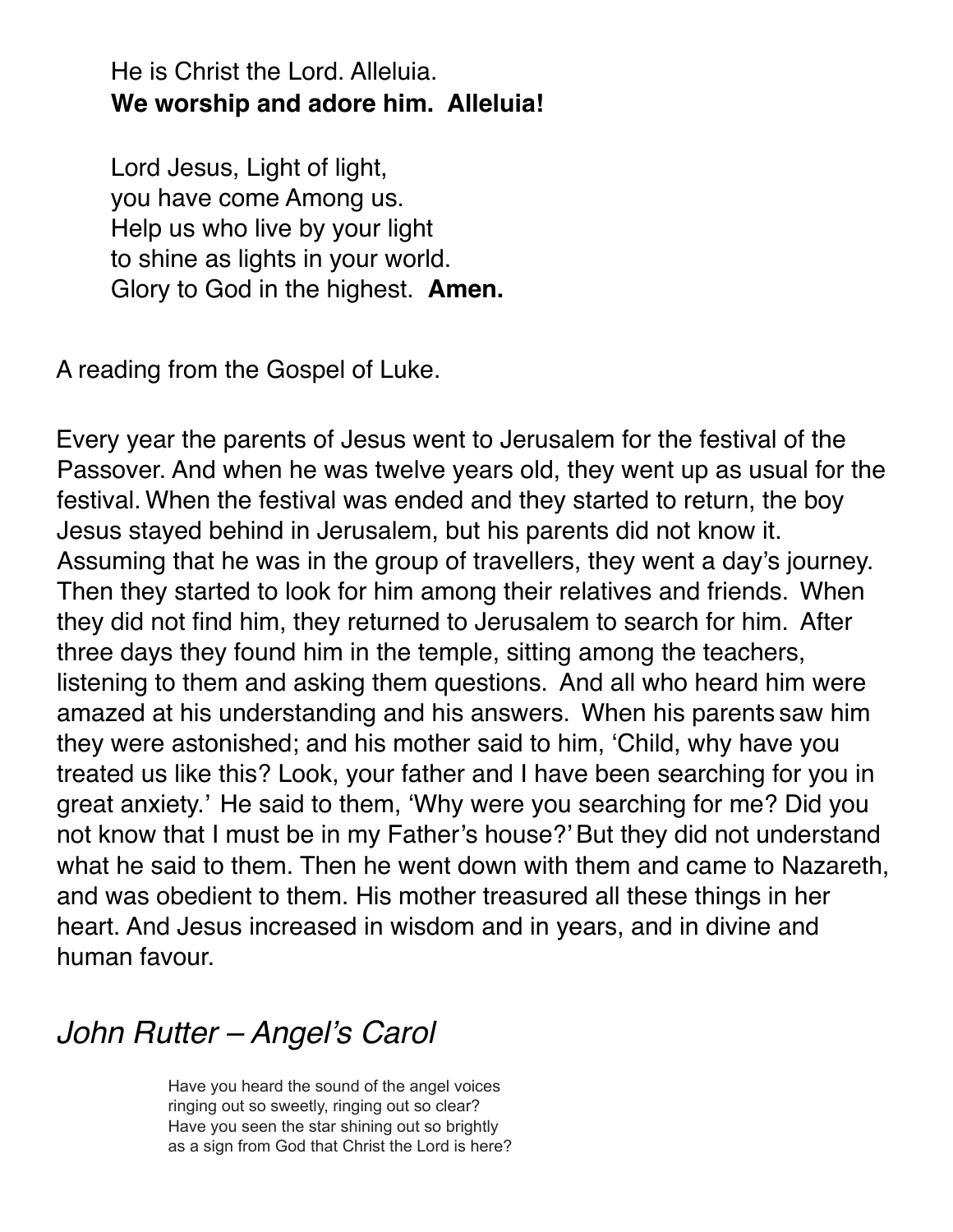Have you heard the news that they bring from heaven to the humble shepherds who have waited long? Gloria in excelsis Deo! Gloria in excelsis Deo! Hear the angels sing their joyful song.

He is come in peace in the winter's stillness, like a gentle snowfall in the gentle night. He is come in joy, like the sun at morning, filling all the world with radiance and with light.

He is come in love as the child of Mary. In a simple stable we have seen his birth. Gloria in excelsis Deo! Gloria in excelsis Deo! Hear the angels singing 'Peace on earth'.

He will bring new light to a world in darkness, like a bright star shining in the skies above. He will bring new hope to the waiting nations, when he comes to reign in purity and love.

Let the earth rejoice at the Saviour's coming. Let the heavens answer with a joyful morn: Gloria in excelsis Deo! Gloria in excelsis Deo! Hear the angels singing, 'christ is born' Hear the angels singing, 'christ is born'

## *Meditation on the Bible reading*

### *Prayers of Intercession led by Lynda, and concluding with . . .*

Rejoicing in the presence of God here among us, as our Saviour taught us, so we pray:

**Our Father, who art in heaven, hallowed be thy name; thy kingdom come; thy will be done; on earth as it is in heaven. Give us this day our daily bread. And forgive us our trespasses, as we forgive those who trespass against us. And lead us not into temptation; but deliver us from evil. For thine is the kingdom, the power and the glory, for ever and ever. Amen.**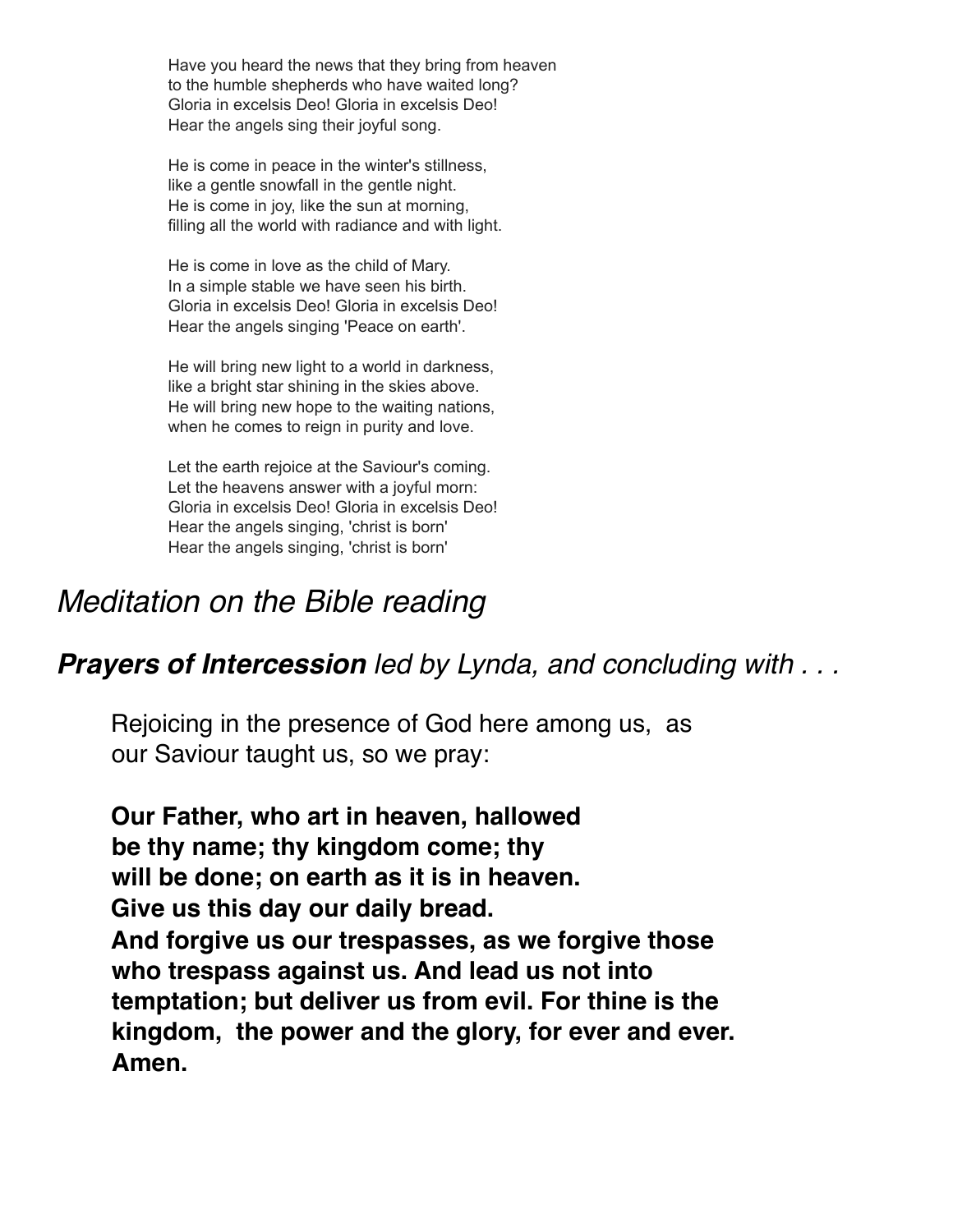## *The Peace*

Unto us a child is born, unto us a son is given, and his name shall be called the Prince of Peace. The peace of the Lord be always with you

## **and also with you.**

If we are able, we offer one another a sign of peace.

# *Carol*

**See, amid the winter's snow, born for us on earth below, see, the tender Lamb appears, promised from eternal years!** 

*Hail, thou ever-blessèd morn! Hail, redemption's happy dawn! Sing through all Jerusalem: Christ is born in Bethlehem!* 

**Lo, within a manger lies he who built the starry skies, he who, throned in heights sublime, sits amid the cherubim!** 

**Say, ye holy shepherds, say, what your joyful news today; wherefore have ye left your sheep on the lonely mountain steep?** 

**'As we watched at dead of night, lo, we saw a wondrous light; angels, singing "Peace on earth"**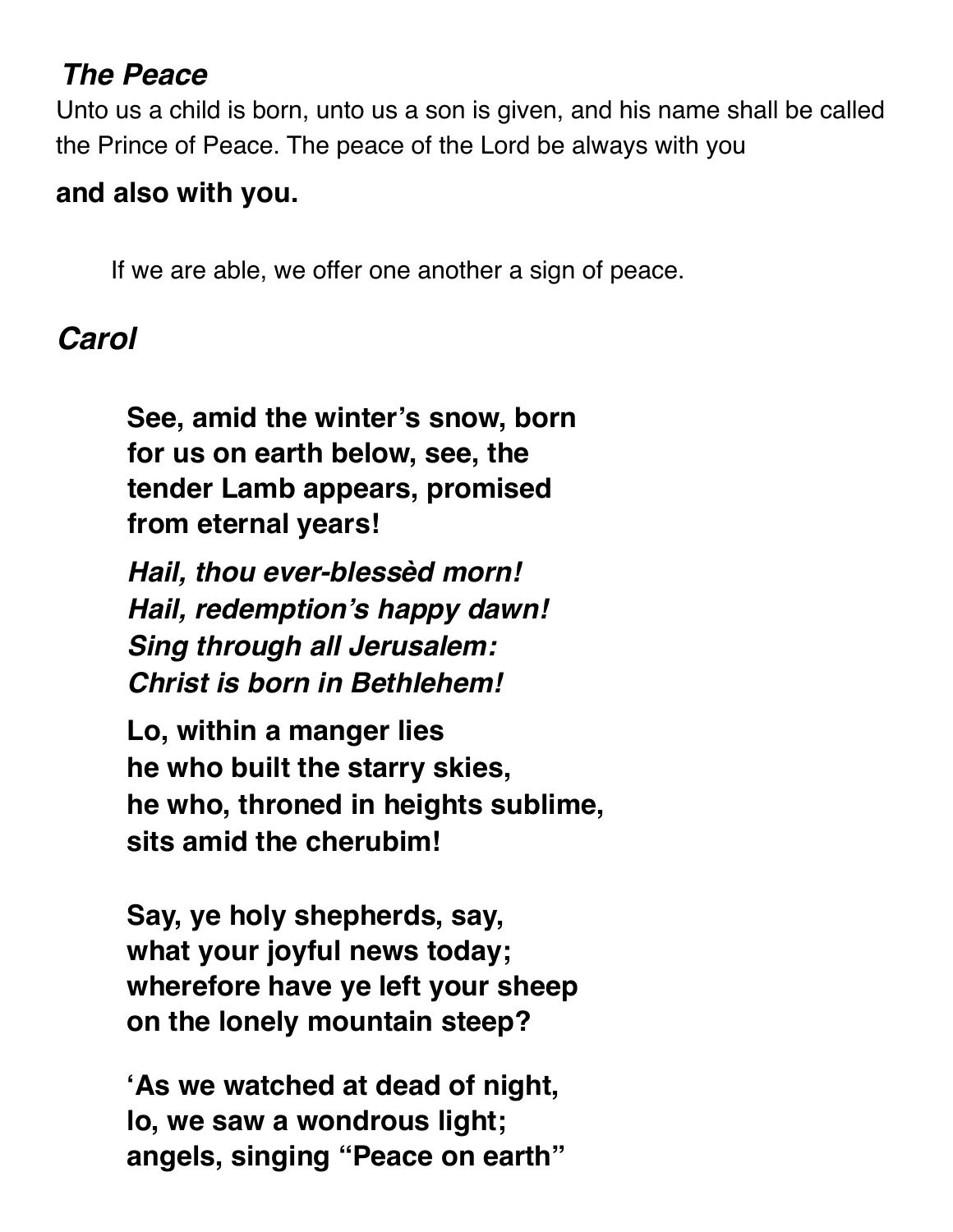**told us of a Saviour's birth.'**

**Sacred Infant, all divine, what a tender love was thine, thus to come from highest bliss down to such a world as this!** 

*Words: Edward Caswall (1814-1878) Music: John Goss (1800-1880)* 

#### *FINAL PRAYER*

God our Father, whose Word has come among us in the Holy Child of Bethlehem: may the light of faith illumine our hearts and shine in our words and deeds; through him who is Christ the Lord.

### **Amen.**

## *Blessing*

May the joy of the angels, the eagerness of the shepherds, the perseverance of the wise men, the obedience of Mary and Joseph, and the peace of the Christ-child be yours this Christmas; and the blessing of God almighty, the Father, the Son, and the Holy Spirit, be among you in this holy season

and remain with you always

## **Amen.**

# *Carol*

**Joy to the world, the Lord is come! Let earth receive her King; let every heart prepare him room,**